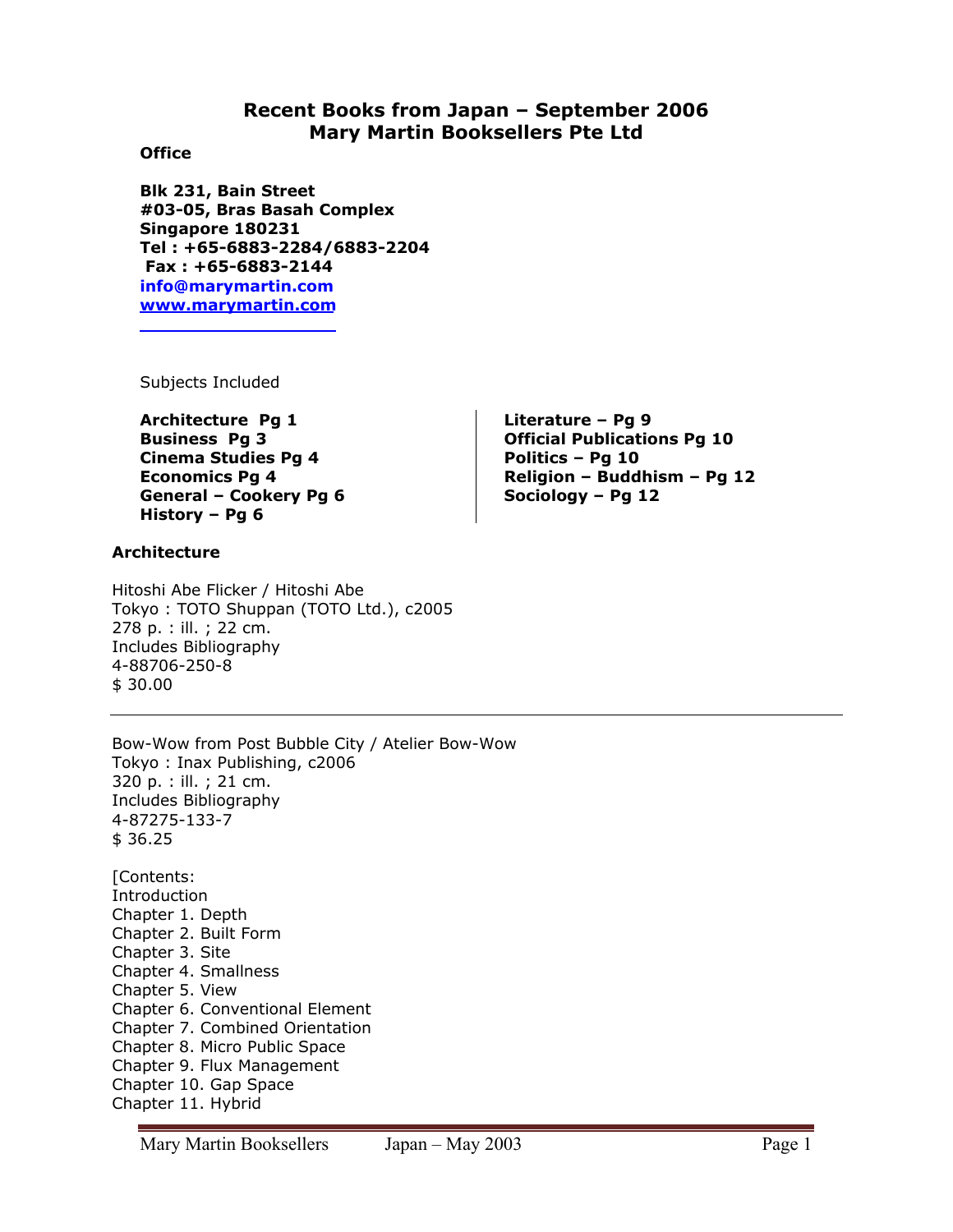Chapter 12. Occupancy Data Bibliography Exhibition.]

Luminosity / Porosity / Steven Holl Tokyo : TOTO Shuppan (TOTO Ltd.), c2006 248 p. : ill. ; 21 cm. 4-88706-270-2 \$ 30.00

[Luminosity / Porosity investigates aspects of porosity and light, the fusion of architecture, urbanism and landscape and ultimately the fusion of matter and spirit. The former arguments for fusion of architecture, urbanism and landscape can be reinforced with a testament for the fusion of spirit and matter as well as fusion of light with form, shade and shadow. Rather than a pre-occupation with independent object-like forms, it is experimental phenomena of spatial sequences within, around and between which triggers emotions and joy in the experience of architecture.]

Herzog & de Meuron 2002-2006 / Edited by Naomi Shibata Tokyo : A+U Publishing Co., Ltd., c2006 324 p. : ill. ; 30 cm. 4-900211-62-1 :Architecture and Urbanism –August 2006 Special Issue \$ 97.50 (Including Air Mail Delivery)

Hiroshi Hara Discrete City (4 Vol.set) / Ciudad Discreta and Hiroshi Hara Tokyo : TOTO Shuppan (TOTO Ltd.), c2004 4v. : ill. ; 26 cm. 4-88706-247-8 In Japanese and English  $$49.50$ [Vol.1 – Essay on Discreteness-An Essay on Connectability and Separability Vol.2 – Interview Vol. 3- Document – Experimental House Montevideo Vol. 4 – Drawings - Experimental House Montevideo.]

Jun Aoki Complete Works 2 – Aomori Museum of Art / Text by Jun Aoki, Noi Sawaragi and Hideyuki Nakayama Tokyo : Inax Publishing, c2006 218 p. : ill. ; 25 cm. 4-87275-136-1 In Japanese and English \$ 49.50

[Index: Ceaseless Reversals of Image Strictly Provisional: The Amori Museum of Art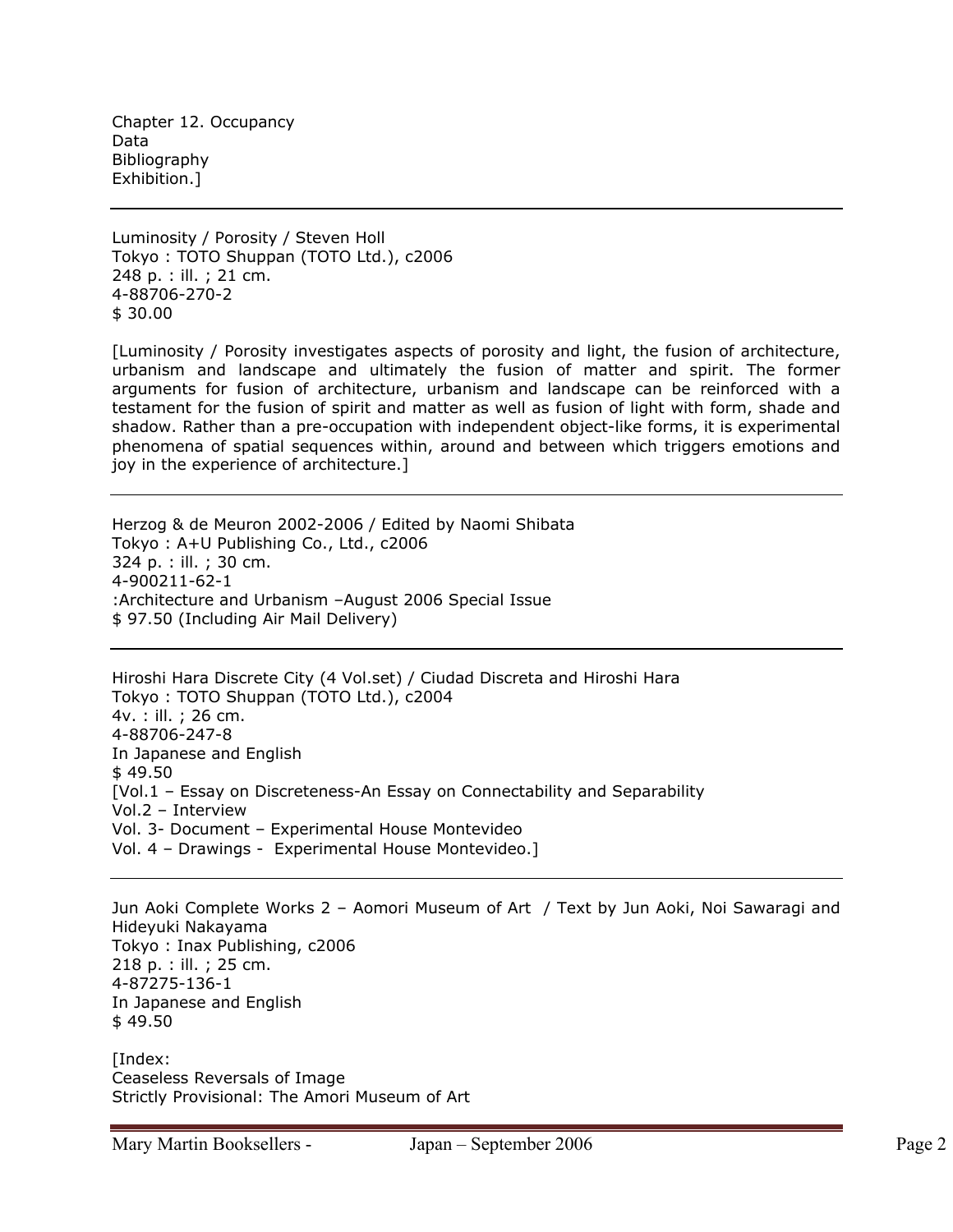Paint it White, Again! On the Aomori Museum of Art Aomori Museum of Art Site Plan/ Plan/Section/ Elevation **Commentary** Data Drawings of the Detail Biography Soil Report.]

Architectural – Structural survey of Hagia Sophia (Contour Maps) / Edited by Kenichiro Hidaka, Tatsuki Sato Japan : Hagia Sophia surveying project, c2006 326 p. : ill. ; 35 cm. Includes Maps. 4-8055-0479-X \$ 650.00 [Contents: Chapter 1: Past and present Chapter 2: Upper structures Chapter 3: Supporting structures Chapter 4: Structure and strength Chapter 5: Detailed survey Reference figures List of contour maps Contour maps (Separate appendix.] -------------------------------------------------------------------------------

#### **Business**

Nurturing the Samurai Mind : one of Japan's most successful entrepreneur shares universal principles on the cultivation of highly capable and intensely loyal staff / Kesao Fukae Tokyo : EHShuncho-sha, c2005 xxvi, 164 p. ; 21 cm. 4-915096-80-7 \$ 25.00

[Nurturing the Samurai Mind is an inspirational handbook for business people who crave a fresh approach to succeeding in the corporate world without losing their souls. Kesao Fukae, Japan's leading economic warrior, distills the wisdom of his forty years' experience and tells how he logged record sales, cultivated legions of repeat customers and loyal employees, and built an empire by championing compassion, decency, and love.

Whether you are a corporate CEO, an ambitious midlevel manager, or a small-business owner, you cannot fail to be moved by this book's gentle advice for success. Fukae dispenses Japanese-style insight on such topics as:

- Surrounding yourself with people who radiate the success you dream of
- Setting goals and envisioning where you want to be today, tomorrow, and years from now
- Cultivating a maturity beyond your years
- Speaking frankly but courteously, even to close friends
- Adroitly avoiding financial schemes too good to be true.
- Properly honoring the ones you love
- And much more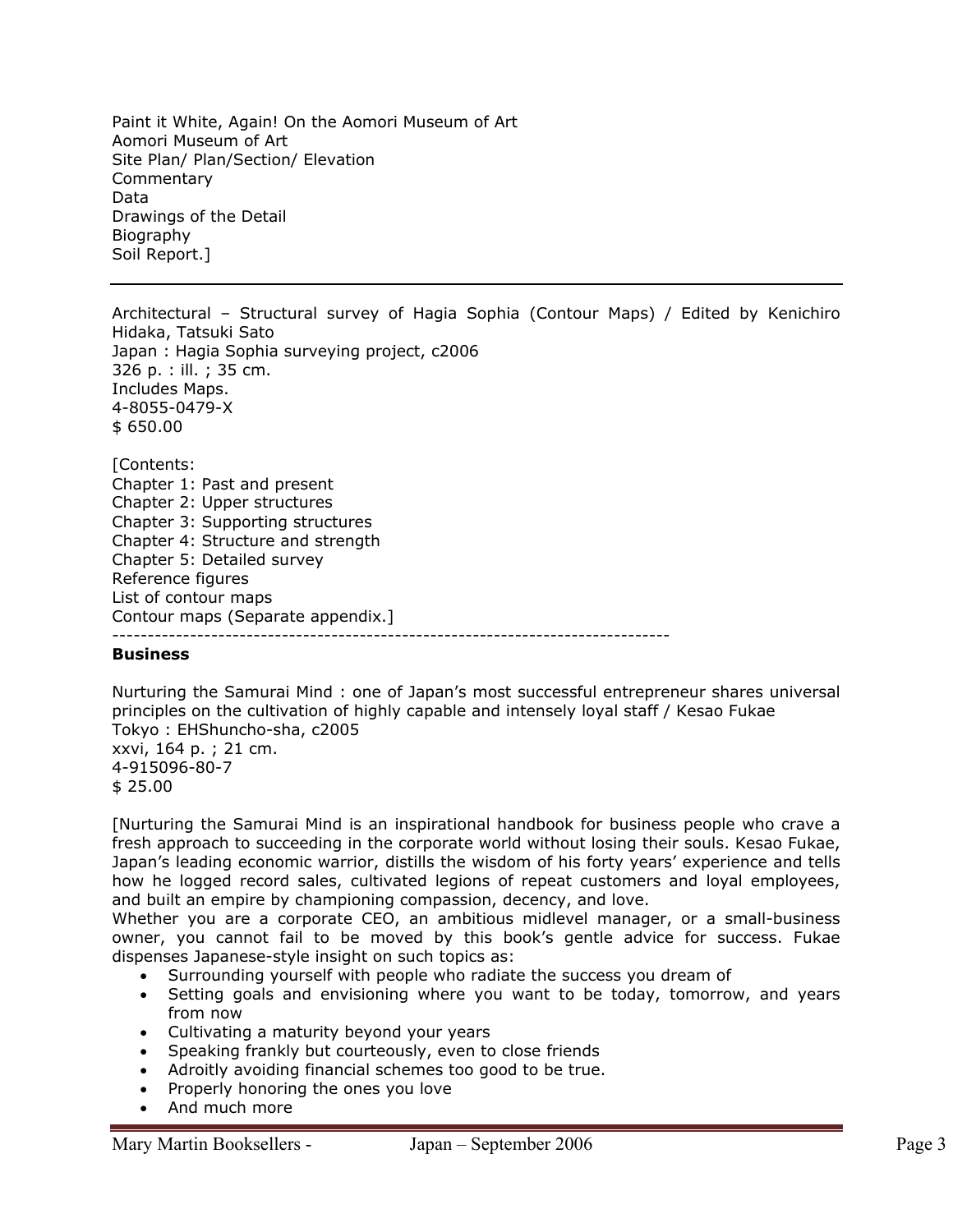Packed with anecdotes, fables, and astute observations on the winning behaviors of successful people, Nurturing the Samurai Mind will help anyone go confidently in the direction of their dreams.]

Working Japanese : Conflict, cultural difference, and the Japanese multinational in Southeast Asia / Jun Onishi Philippines : Center for research and communication foundation Inc., c2006 xix, 249 p. ; 23 cm. Includes index. 971-91786-4-7 \$ 15.00

[In working Japanese: Conflict, cultural differences, and the Japanese multinational in Southeast Asia, Onishi trains his sights on Japanese companies that have set up affiliates in Southeast Asia, especially in Thailand. He asks: how does conflict arise between Japanese managers and their local subordinates, and how can such conflict he avoided or eased? Drawing upon his extensive field research as well as his own experience in the multicultural workplace, Onishi's ideas into the interplay of culture and conflict are thought-provoking, often surprising, and immensely instructive. Working Japanese makes an important contribution to both the theory and practice of management.]

--------------------------------------------------------------------------------

Gender and Japanese Management / Kimiko Kimoto ; Translated by Teresa Castelvetere Melbourne : Trans Pacific Press, c2005 xiv, 274 p. : ill. ; 22 cm. Includes Bibliography and Index 1-8768-4320-9 (PB) ISSN : 1443-9670 (Japanese Society Series) Japanese Society Series \$ 39.95

### **Cinema Studies**

Ozu Yasujiro's Two Post – War Films – Late Spring –Early Summer / Translated from the Japanese by D.A. Rajakaruna Colombo : Godage International Publishers (Pvt) Ltd., c2006 vii, 177 p. ; 22 cm. Japanese Classic Screenplays 955-20-8936-0 \$ 15.00

#### **Economics**

Shrinking-Population Economics : Lessons from Japan / Matsutani Akihiko ; Translated by Brian Miller Second English Edition (First English Edition March 2006) Tokyo : International House of Japan, Inc., c2006 xiv, 200 p. : ill. ; 23 cm. Includes Index 4-903452-03-4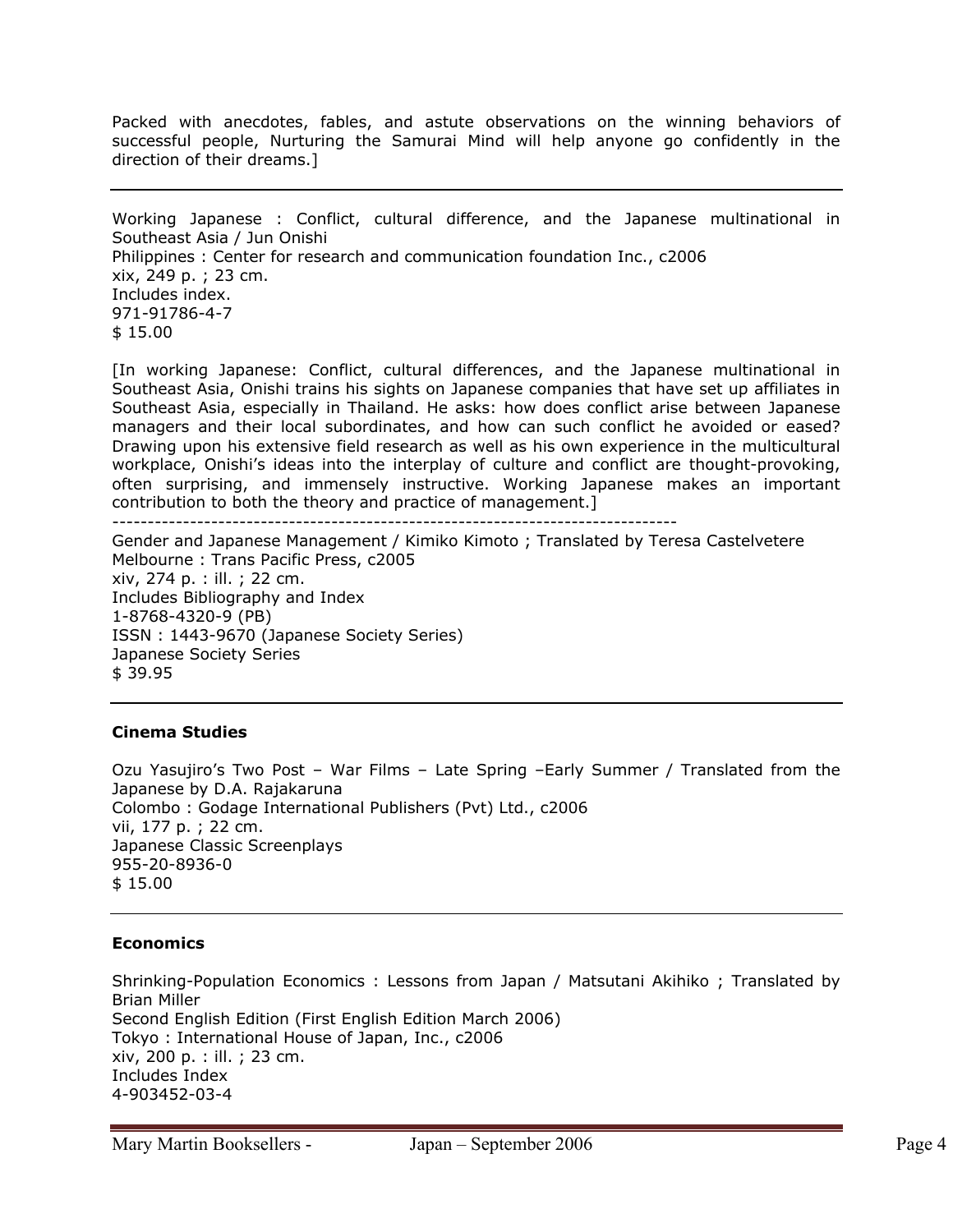\$ 19.50

[Japan's population has been aging for years. And now it is shrinking. Policy makers and corporate planners are understandably concerned. A smaller and older workforce will mean a decline in productive potential. Declining tax revenues will starve already-strapped municipalities. Regions and industries accustomed to subsisting on public works spending will lose their traditional grubstakes. Japan's pension and health insurance programs will become unviable.

Although the demographic writing has been on Japan's walls for decades, Japanese have been largely oblivious to the impending change. The nation is utterly unprepared for the increasingly conspicuous implications of population shrinkage and aging. Government, business, academia, and the mass media are rushing to come to terms with the new demographic realities. Their haste is all too evident in a flurry of unfounded pronouncements and half-baked theories about Japan's social and economic prospects.]

Interfirm Relations under Late Industrialization in China : The Supplier System in the Motorcycle Industry / Moriki OHARA Chiba, Japan : Institute of Developing Economies, Japan External Trade Organization, c2006 x, 154 p. : ill. ; 24 cm. Includes Bibliography and Index I.D.E. Occasional Papers Series No.40 4-258-52040-3 \$ 36.25

[How different are the development paths of major Chinese national manufacturers from those of the dominant Japanese firms and of other Asian latecomers? What brought about these differences? This study attempts to answer these questions through an in-depth comparative analysis based on repeated filed surveys carried out between China and Japan on the interfirm divisions of labor that have been formed by indigenous motorcycle makers and parts suppliers to fit their respective domestic demand and market institutions. As China developed rapidly into the world's largest producer of motorcycles in the 1990s, numerous firms with homogenous capabilities emerged in a short period of time. In the ensuing decade or more, the major firms have been continuously conducting "minorchange-type" development without showing any clear signs of escaping from the fierce price competition. These features are major complementary factors behind the formation and evolution of their specific interfirm organizations-the "isolated type" supplier system. This study, adopting the late industrialization approach, explores the essential features of the industrial development process in contemporary China and its international competitive advantages.]

Asian International Input-Output Table 2000- Vol.1 : Explanatory Notes Japan : Institute of Developing Economies, Japan External Trade Organization, c2006 292 p. : ill. ; 30 cm. I.D.E. Statistical Data Series No.89 4-258-12089-8 \$ 65.00

[Table of Contents Preface List of Contributors Preliminary Note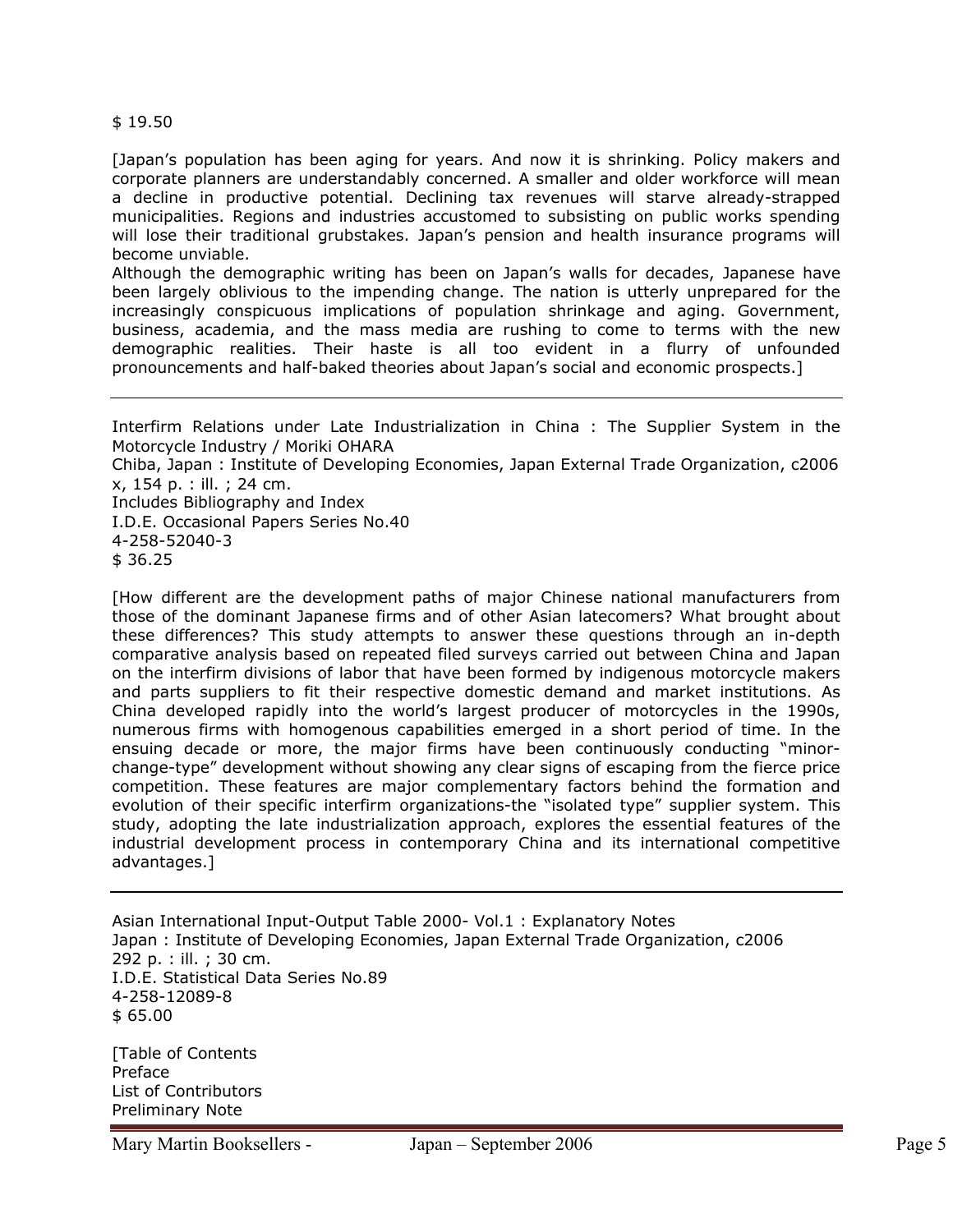Part 1: Compilation of the Asian international input-output table Part 2: Compilation of national input-output table Contacts for enquiries.]

Asian International Input-Output Table 2000- Vol.2 : Data Japan : Institute of Developing Economies, Japan External Trade Organization, c2006 344 p. : ill. ; 30 cm. I.D.E. Statistical Data Series No.90 4-258-12090-1 \$ 72.50

[Table of Contents Preface List of Contributors Part 1. Features of the Asian international input-output table Part 2. Statistical tables.]

#### **General – Cookery**

The Book of Sake : A Connoisseur's Guide / Philip Harper Tokyo : Kodansha International, c2006 96 p. : ill. ; 27 cm. Includes Index 4-7700-2998-5 \$ 36.75

[Once found only in sushi bars and Japanese restaurants outside its native land, sake now lines the shelves of our gourmet food shops, liquor stores, supermarkets, and restaurants of all types. And as sake increasingly becomes a part of the way we dine and entertain, people everywhere are looking for guidance in sorting out the confusing and intimidating array of choices available. In the Book of Sake, brew master Philip Harper provides all the information anyone needs to discover the many pleasures of Japan's national tipple. Harper, the only non-Japanese to rise to the official rank of Master Brewer, describes

- how to find each sake's sweet pot
- how to distinguish all types of sake
- how to enjoy their distinctive flavor and bouquet
- what makes a good sake
- how to match sake with food
- where sake is made, and its regional flavor
- how sake is made
- how professional tasters judge sake
- how to have a home sake-testing party and much more.]

#### **History**

Lightning in the Void : The Authentic History of Miyamoto Musashi / John Carroll Tokyo : Printed Matter Press, c2006 518 p. ; 21 cm. 1-933606-02-9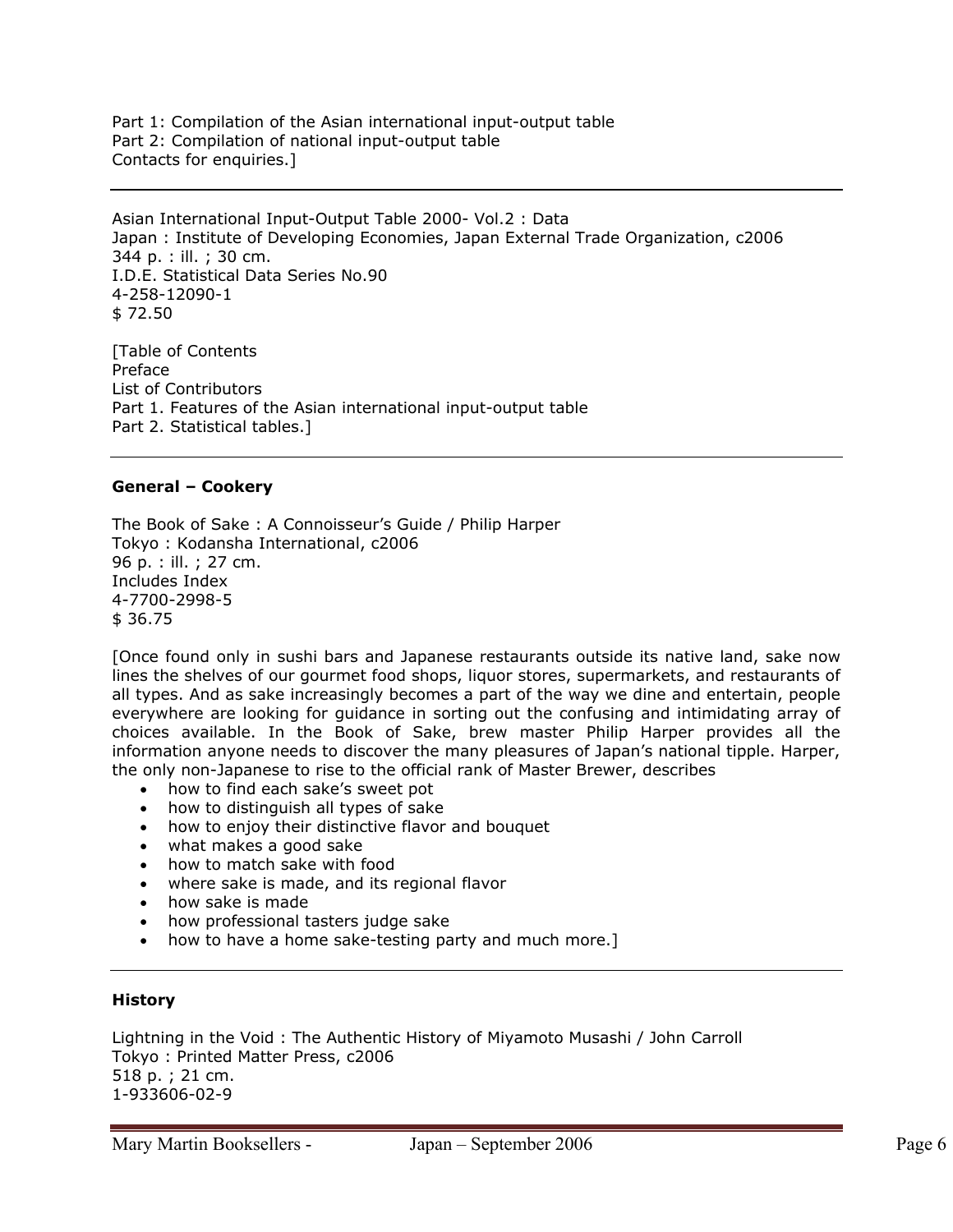\$ 32.50

[In what is certain to be a controversial book, John Carroll presents a totally new and deeply disturbing portrait of the renowned swordsman Miyamoto Musashi. It will change forever the way you think about this Japanese popular hero and cultural icon.

Carroll describes his first novel as an "exploration of Buddhist themes against the backdrop of the Musashi legend." The book introduces the reader to various elements of a society which was as violent and as vital as Italy during the Renaissance. It is a Japan that will surpass your widest imaginings!]

Politics, Memory and Public Opinion : The History Textbook Controversy and Japanese Society / Sven Saaler Tokyo : Deutschen Institut fur Japanstudien, c2005 202 p. : ill. ; 22 cm. Includes Bibliography Monographien Band 39 3-89129-849-8 \$ 71.00

[This volume explores the political and social backgrounds of the ongoing history textbook controversy in Japan. In Chapter 1, the resurgence since the 1990s of the conservative interpretation of history known as historical revisionism is identified as the major reason for the renewed debate. Chapter 2 demonstrates that, as a consequence of this strong connection between revisionism and politics, perspectives on Japan's recent history underlying the "culture of memory" as it is manifested in the public sphere -in memorials, museums and ceremonies-are increasingly similar to those advocated by historical revisionism. This is particularly true regarding the interpretation of the Asia-Pacific War (1931-1945), which here is often depicted as a defensive war or as a war waged for the "liberation" of Asia.

In Chapter 3, a number of opinion surveys inquiring into the "historical consciousness" of the Japanese are analyzed. The explosive character of the history textbook controversy above all reflects the discrepancy between the historical views of the political class and those presented in the public sphere, and those predominant in the wider society on the other.]

Politics of Memory and History: Shusen in Japanese "Apologetic" Historiography / Hui-yu Caroline Ts'ai Taipei : ISEAR PROSEA Information Service for East Asian Research, Program for Southeast Asian Area Studies, Academia Sinica, 1999 29 p. ; 30 cm. Includes Bibliography ISEAR Occasional Paper No.8, August 1999 \$ 5.00

Toppamono : Outlaw, Radical, Suspect. My Life in Japan's Underworld / Miyazaki Manabu Tokyo : Kotan Publishing, Inc., c2005 xviii, 460 p. ; 23 cm. Includes Index and Maps.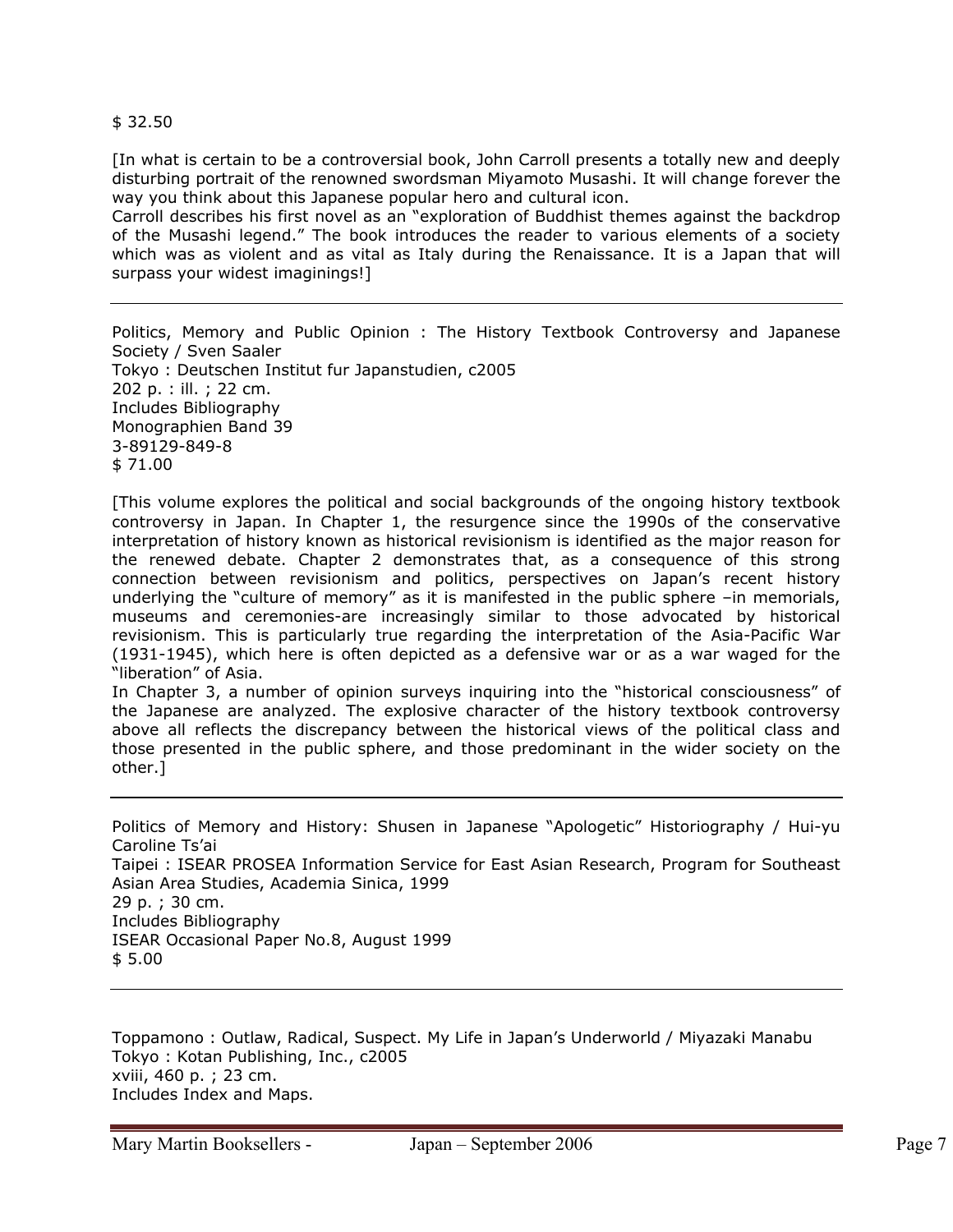0-9701-7162-5 \$ 65.00

[Shot, stabbed, and beaten, Miyazaki Manabu somehow emerged intact from his first fifty years to put his astonishing life story down on paper. Born the son of a yakuza boss in 1945, he grew up in a household of gang members and social misfits before his conversion to Marxism launched him into the violent world of 1960s student radicalism. After dropping out of university and spending a brief sojourn in South America, he became a reporter on a fast-rising weekly magazine. Called back home to Kyoto to take over the family demolition business, he was plunged into a maelstrom of bankruptcy and debt, forcing him to raise funds however he could. Along the way, he became the chief suspect in one of Japan's most sensational criminal cases-still unsolved-before getting caught up in the crazy years of Japan's bubble economy, when land speculators tipped their favorite bar hostesses millions of yen and Dom Perignon flowed like water. More than just one man's incredible story, unflinchingly told, Toppamono is a sophisticated analysis of Japan's postwar half-century that will astound and enlighten.

Devastatingly critical of banks and bureaucrats, questioning of Japan's understanding of democracy, and cogent on the role played by the yakuza in Japanese society, this underground best seller, first published in 1996, will keep you enthralled until the very last page.]

A Social History of Science and Technology in Contemporary Japan – Volume 3 : High Economic Growth Period 1960-1969 / Edited by Shigeru Nakayama and Kunio Goto with Hitoshi Yoshioka Melbourne : Trans Pacific Press, c2006 xii, 612 p. : ill. ; 24 cm. Includes Bibliography 1-8768-4329-2 (HB) ISSN : 1443-9670 (Japanese Society Series) Japanese Society Series \$ 135.00

[This title is the third volume of a comprehensive survey documenting the miraculous growth of Japanese science and technology from post war devastation to attaining leading global status. The team of more than fifty Japanese experts labored for ten years in assembling the unique materials into a monumental work of careful scholarship. The study won the prestigious Mainichi Publications Award in 1995. Contents: Figures **Tables** Acknowledgements Introduction : High Economic Growth and the Road to Becoming a Power in the Fields of Science and Technology Part I : Construction of R& D Infrastructure Part II : Enrichment and Reorganization of the Academic Research System

Part III : The Emergence of New Industries

Part IV : Changes in Transportation and the Urban Environment

Part V : Cultural Change and the Growth in Technology

Consolidated Bibliography.]

#### **Literature**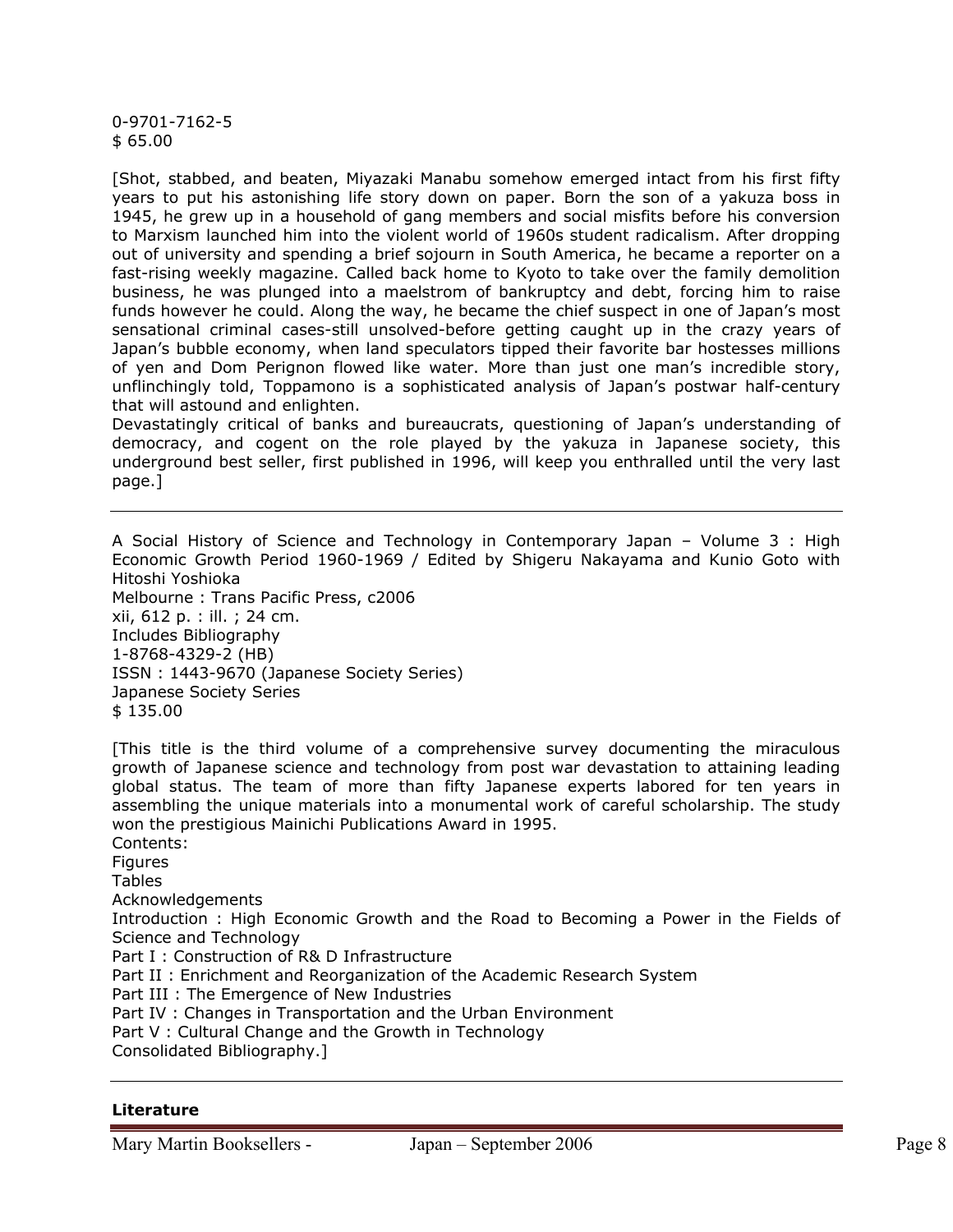The Snake that Bowed / Okamoto Kido, Tr. Edward Seidensticker Tokyo : Printed Matter Press, c2006 viii, 143 p. ; 22 cm. 1-933606-03-7 \$ 20.00

[Edward Seidensticker, translator of many works of twentieth-century Japanese literature and author of several books on Japan, brings to life three stories from Okamoto Kido's A Record of Hanschichi's Arrests (Hanschichi Torimonocho) in his latest book,The Snake that Bowed. Hanschichi, a fictional okappiki (police officer under the Tokugawa shogunate), was born in Nihombashi, the wealthiest part of Edo, pre-modern Tokyo. The opening story set in 1861, just a few years prior to the shoguate's overthrow and the rise of Tokyo-a severed alien head is found. In the other two stories, Seidensticker has Hanschichi going about his police work and working on the other two cases simultaneously. Through Hanschichi's intriguing detective work, glimpses of old Edo are marvelously exposed.]

Tokyo Fragments / Ryuji Morita, Tomomi Muramatsu, Mariko Hayashi, Makoto Shiina and Chiya Fujino Tokyo : IBC Publishing, c2004 206 p. : ill. ; 22 cm. Includes a Map 4-925080-88-1 \$ 25.00

[What does Tokyo mean to you? Businessmen in gray suits? costumes? or could life in this city of 35 million souls have a little more variety and depth than the stereotypes would have us believe?

Find the answers here in Tokyo Fragments where five of Japan's most popular contemporary writers of fiction present their vision of life in different quarters of Japan's capital. Spend a day with Ryota and Hiroshi on the mean streets of Shinjuku, spying on visitors to the local love hotel and sniffing glue in station toilets. Eavesderop on the regulars at a bar in the old town as they fantasize about a fellow-customer who claims to work in the insurance business-but may be more experienced at taking life than insuring it. Join Eriko as she hunts for Mr. Right in trendy western Tokyo. Can you judge men by the same standards you apply to consumer goods? May be you can… but you'd better watch out for counterfeits! Experience Tokyo as you never have before: from the inside. These five stories break down the world's biggest city into fragments of experience anyone can relate to and enjoy.]

Inside and Other Short Fiction : Japanese women by Japanese women / Foreword by Ruth Ozeki ; Compiled by Cathy Layne Tokyo : Kodansha International, c2006 238 p. ; 24 cm. 4-7700-3006-1

\$ 25.00

[Fresh, bold, and vibrant, Inside and other short fiction paints a vivid portrait of the lives of contemporary Japanese women through the most original, thoughtful, and cutting edge fiction from Japanese women writers today.

With provocative titles such as "Piss," "The Unfertilised Egg," and "My Son's Lips," these eight short stories explore the issue of female identity in a rapidly changing society, where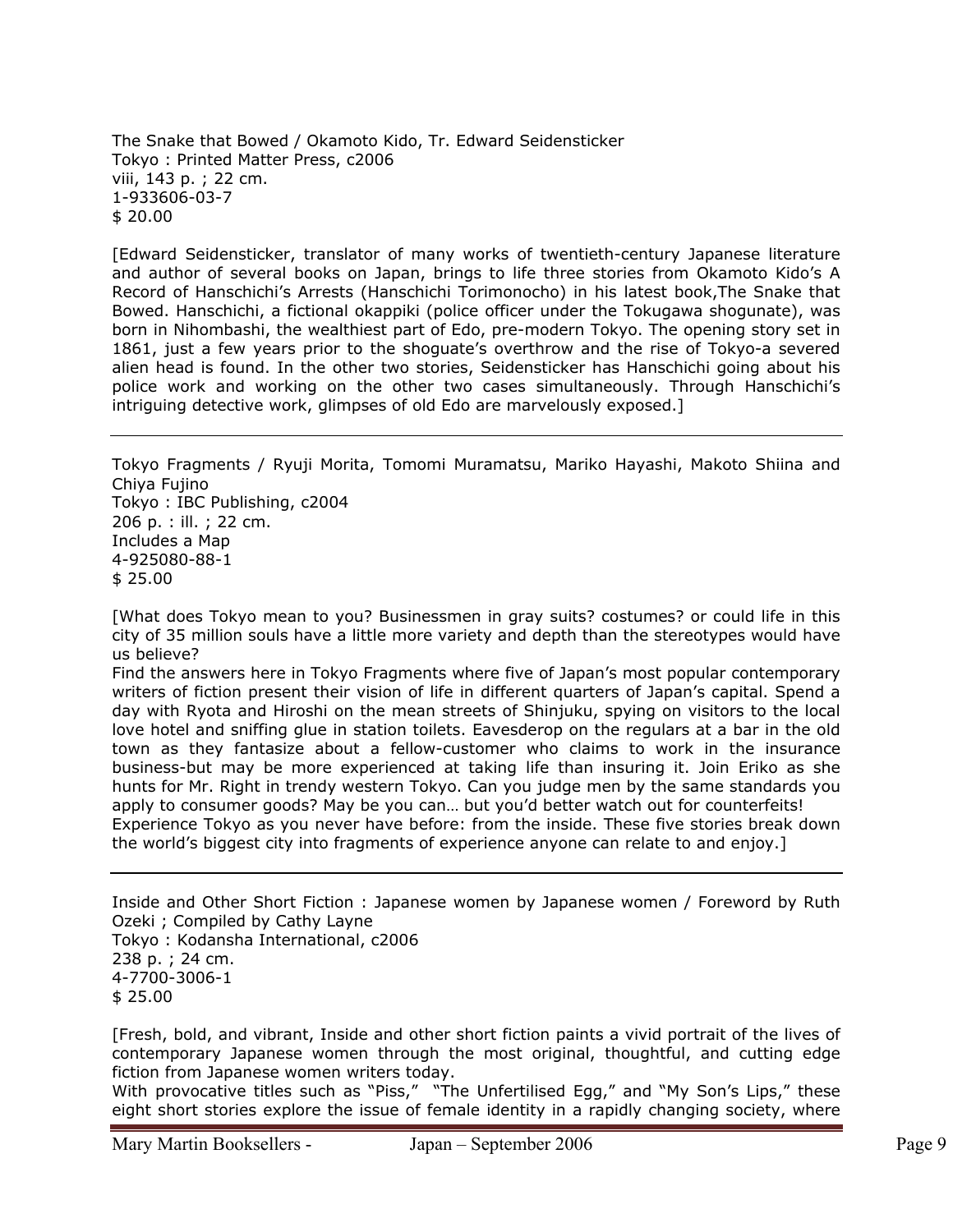women have unprecedented sexual and economic freedom. From teens to fifties; married, sigle, divorced; the high school girl, the career woman, the sex worker, the housewife, the mother-this anthology deals frankly and explicitly with a broad range of women's experiences, and showcases the very best of recent writing by Japanese women.]

### **Official Publications**

Statistical Handbook of Japan 2006 / Edited by Statistical Research and Training Institute, Ministry of Internal Affairs and Communications, Japan Tokyo : Japan Statistical Association, c2006 xvi, 211 p. : ill. ; 21 cm. Includes a Map 4-8223-3127-X \$ 15.00

### **Politics**

Administrative reform in Japan : Trends in the latter half of the twentieth century and future directions in the twenty-first century / Toshiyuki Masujima

Tokyo : Institute of administrative management, 2006 143 p. ; 24 cm. Includes index.

4-906596-03-7 \$ 24.00

[Contents:

1. Postwar administrative reform up to Rincho I

2. Significance of Rincho I, its recommendations of reform and their implementation (1964- 1980)

3. Establishment, characteristics and achievements of Rincho II

4. Characteristics and achievements of the Hashimoto reforms compared with the Rincho reforms

5. Changes in the objectives of administrative reforms, characteristics of approaches to reform, and the response of government

6. Problems areas regarding the Hashimoto reforms and the future of administrative reform

7. The Koizumi reforms from 2001 to the end of 2005.]

Japan's zombie politics : A tragedy in four parts / Hajime Fujiwara Taipei : Creation culture Co Ltd, c2006 iv, 318 p. ; 23 cm. 978-957-9567-78-7 \$ 39.50

[Though Japan still has the world's number-two economy, the rising sun is setting because of political incompetence and corruption. Japanese politics today is controlled by Zombies. The liberal democratic party, which did whatever it wanted in its fifty-year monopoly on Japanese politics, was in its last throes at the end of the twentieth century. But with the inauguration of Prime Minister Koizumi Junichiro and his Zombie Cohorts in 2001. This party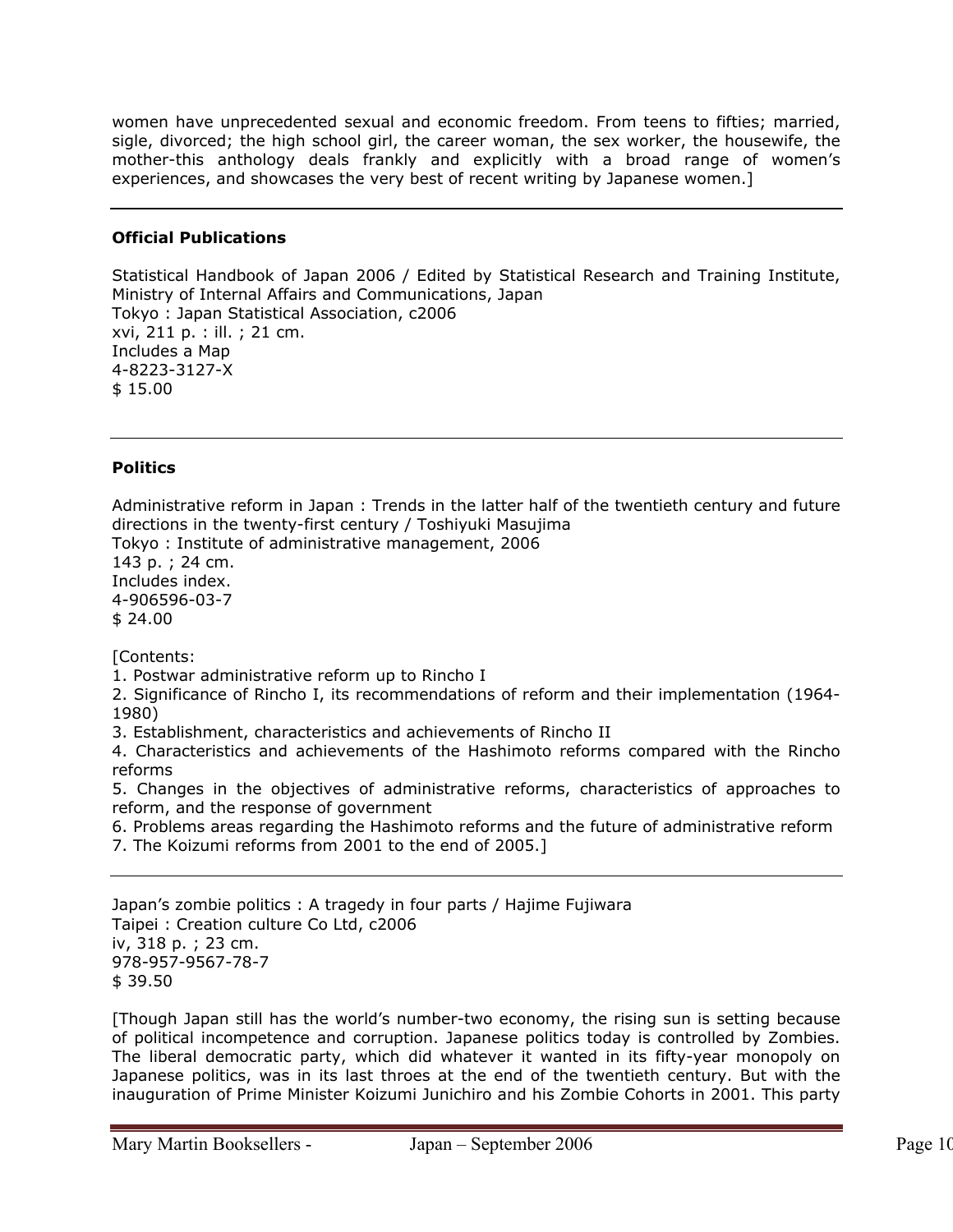has come back from the dead. Since then, A darkness reminiscent of Walpurgis night has crept over Japan. Japan's national debt has reached nearly ten trillion dollars while Zombies have simultaneously protected vested interests and failed to make necessary reforms. Zombies have also misled the Japanese people about their shady pasts.

It would be bad enough if Koizumi was an Isolated case. Unfortunately. He is just one of modern Japan's many Zombie politicians. Koizumi, whose own family parallels the rise and fall of modern Japan, is a copy cat of the ultra-nationalistic Kishi administration (1957- 1960). Under Koizume and his likely Zombie successors. Japan is showing ominous sings of neo-fascism.]

Japanese Politics : An Introduction / Takashi Inoguchi Melbourne : Trans Pacific Press, c2005 x, 235 p. ; 22 cm. Includes Bibliography and Index 1-8768-4321-7 (HB) 1-8768-4322-5 (PB) ISSN : 1443-9670 (Japanese Society Series) Japanese Society Series \$ 39.95 [Contents: Tables Preface 1. Japanese politics in the eye of history 2. The historical positioning of the contemporary Japanese political system 3. The nature of the contemporary Japanese state 4. Japan's international economic responsibilities 5. One party dominance and political hollowing-out 6. Reclaiming nationalism 7. The contemporary Japanese political system: a comparative analysis 8. Revamping Japanese politics? Towards the emergence of a multi-party system 9. Japan's contemporary international relations: towards the resumption of ordinary power? 10. Conclusion: normal party politics, and ordinary global power References

Index.]

### **Religion – Buddhism**

Essentials of Buddhist Scriptures : A Guide to the Major Sutras and Sacred Writings / Kodo Matsunami Tokyo : Omega-Com, Inc. JABICS (Japanese Buddhism International Communications Service) Department, c2006 xxii, 272 p. ; 23 cm. Includes Index Essentials of Buddhism Series 4-9902154-4-3 (HB) 4-9902154-5-1 (PB) \$ 24.00

[This third volume in the Essentials of Buddhism Series explains the origins, development, and dissemination of the Buddhist scriptures. It also offers an overview of the texts most key to the vast canon. In so doing it reveals the nature of sutras.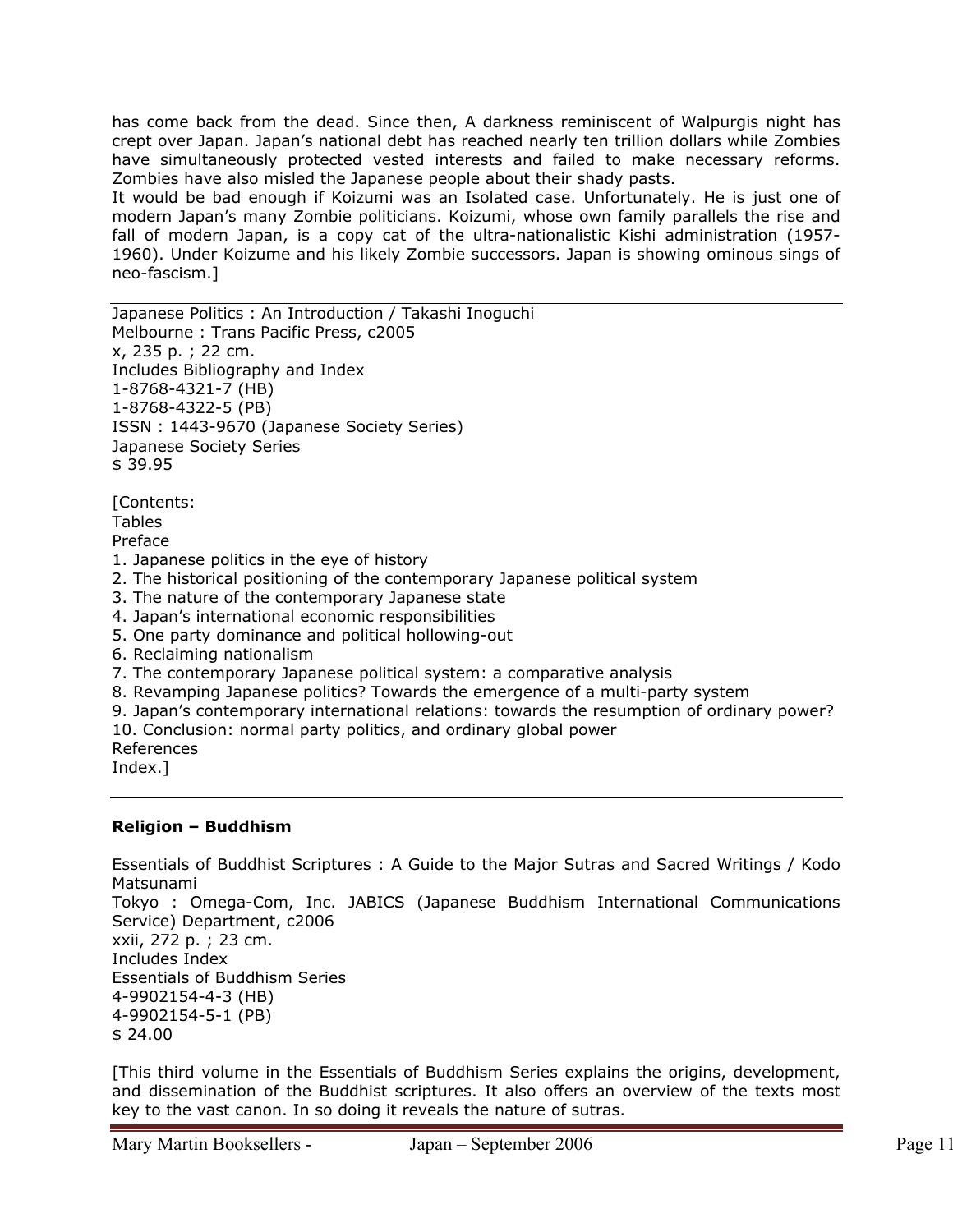This volume is an English introduction to the Buddhist scriptures designed to respond to the needs of all people interested in Buddhist thought and teachings.

- An overview of the origin and content of over 150 representative sutras and writings from among the Buddhist scriptures, which are said to total 3,360.
- Readings of the sutras from our perspective as people living today and not simply as records of past teachings.
- Answers to such basic questions as how did the sutras come into being, why do so many exist, and are all of them the direct teachings of the Shakyamuni.
- Commentary on the ways in which the sutras were translated into various languages and changes in the form of the sutra books themselves.
- An introduction to the texts emphasized by the respective Buddhist schools and to those that apply to everyday life situations.]

### **Sociology**

Getting Wet : Adventures in the Japanese Bath / Eric Talmadge Tokyo : Kodansha International Ltd., c2006 256 p. : ill. ; 24 cm. 4-7700-3020-7 1. Bathing customs--Japan

2. Prostitution--Japan

\$ 34.50

[A rollicking dip into Japanese culture, Getting Wet is one man's journey from his home tub into the many facets of the country's bathing scene, where he learns, among other things, that:

- the number of Japanese who die in the bath each year rivals the number killed in traffic accidents
- Tokyo's largest bathing theme park celebrated the arrival if its one-millionth visitor within one year of its opening
- archaeological digs suggest the Japanese were bathing in hot springs 10,000 years ago; aristocrats were singing their praises more than 1,000 years ago.
- direct descendents of feudal-era public bath attendants called "hot water girls" are a central part of Japan's sex industry
- an American-born Japanese who was denied entry into a bath took his case all the way to the Japanese Supreme Court

electroshock therapy is alive and well, and coursing through a popular kind of tub found in public baths.]

Trends in Crime Rates in Postwar Japan: A Structural Perspective / Won-Kyu Park Japan: Kuniaki Tachibana, Shinzansha Co., c2006 xii, 255 p. : ill. ; 22 cm. Includes Bibliography and Index Law and Political Science Series of the University of Kitakyushu 20 4-434-07734-1 \$ 90.00

[Table of Contents: Preface Acknowledgements Chapter 1. Introduction: Overview Chapter 2. Review of the Literature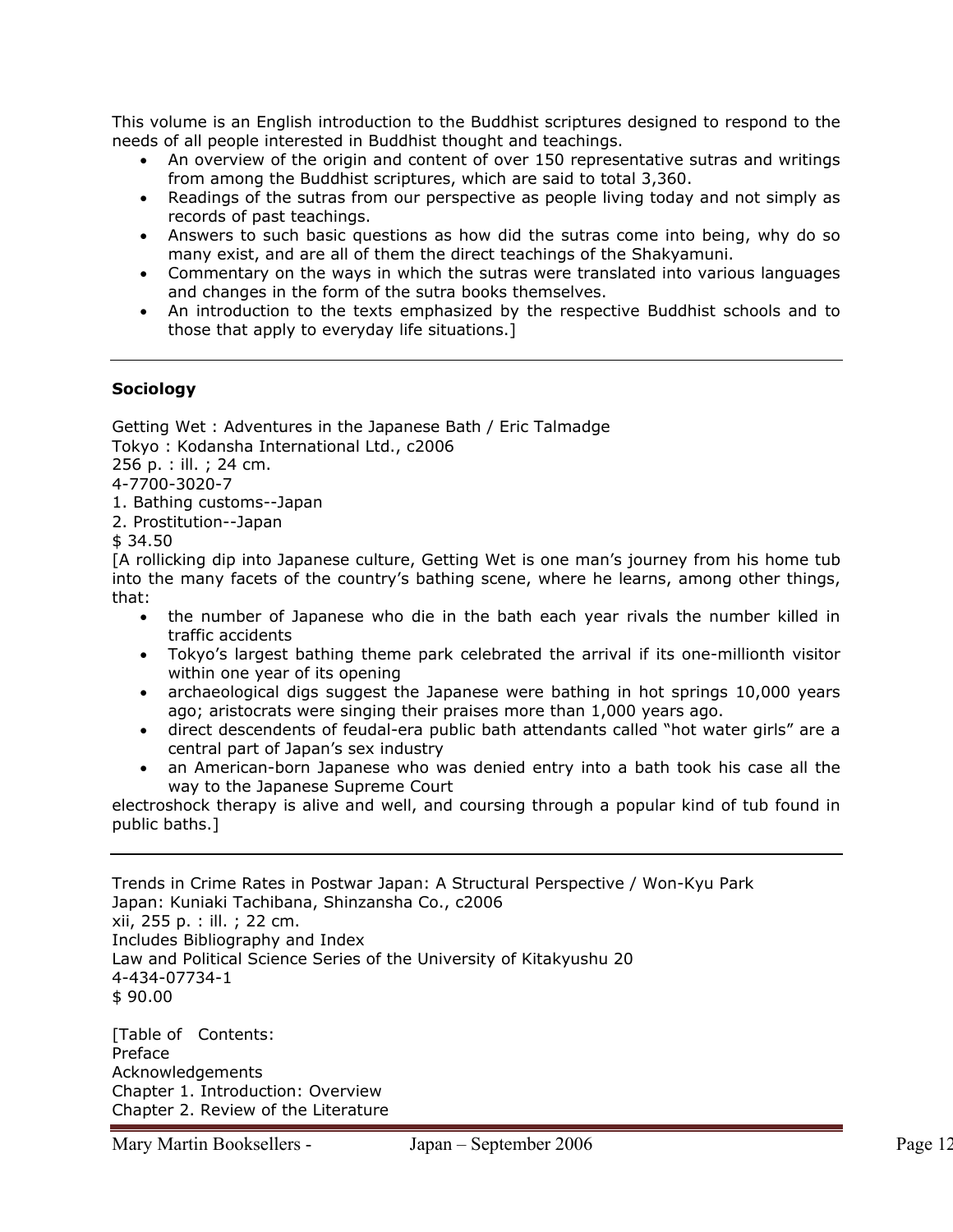Chapter 3. Theoretical Framework and Hypotheses Chapter 4. Research Methods Chapter 5. Data Analyses Chapter 6. Discussion and Conclusions List of Tables List of Figures Appendix References Name Index Subject Index.]

A Nagging Sense of Job Security : The New Reality Facing Japanese Youth / Genda Yuji ; Translated by Jean Connell Hoff Second Edition (First Edition Published by the International House of Japan, Inc., 2005) Tokyo : I-House Press, c2006 xii, 205 p. : ill. ; 23 cm. Includes Index 4-903452-00-X \$ 17.50

[Contents: Preface to the English Edition Prologue Chapter 1. The Underlying Causes of Job Insecurity Chapter 2. The "Parasite Single" Explanation Chapter 3. Misconceptions About Freeters Chapter 4. Averting the Clash of Generations Chapter 5. The Income Gap and the Job Gap Chapter 6. Performance-Based Pay and a Sense of Purpose in One's Work Chapter 7. Conditions for a Happy Job Change Chapter 8. Becoming One's Own Boss **Conclusion** Talking to Seventy-yerars–olds Epilogue Acknowledgements Index.]

Domestic and Social Origins of Land Reform in Japan: Landlord System, Village Community, and Bureaucracy / Noriaki Iwamoto Taipei : ISEAR PROSEA, Information Service for East Asian Research, Program for Southeast Asian Area Studies, Academia Sinica, 1999 15 p. ; 30 cm. ISEAR Occasional Paper No.4, April-1999 \$ 6.00

From Tenant to Owner Cultivator : An Analysis of the Diary of NISHIYAMA Kouichi / Sonoko Kumagai-Matsuda

Taipei : ISEAR PROSEA, Information Service for East Asian Research, Program for Southeast Asian Area Studies, Academia Sinica, 1999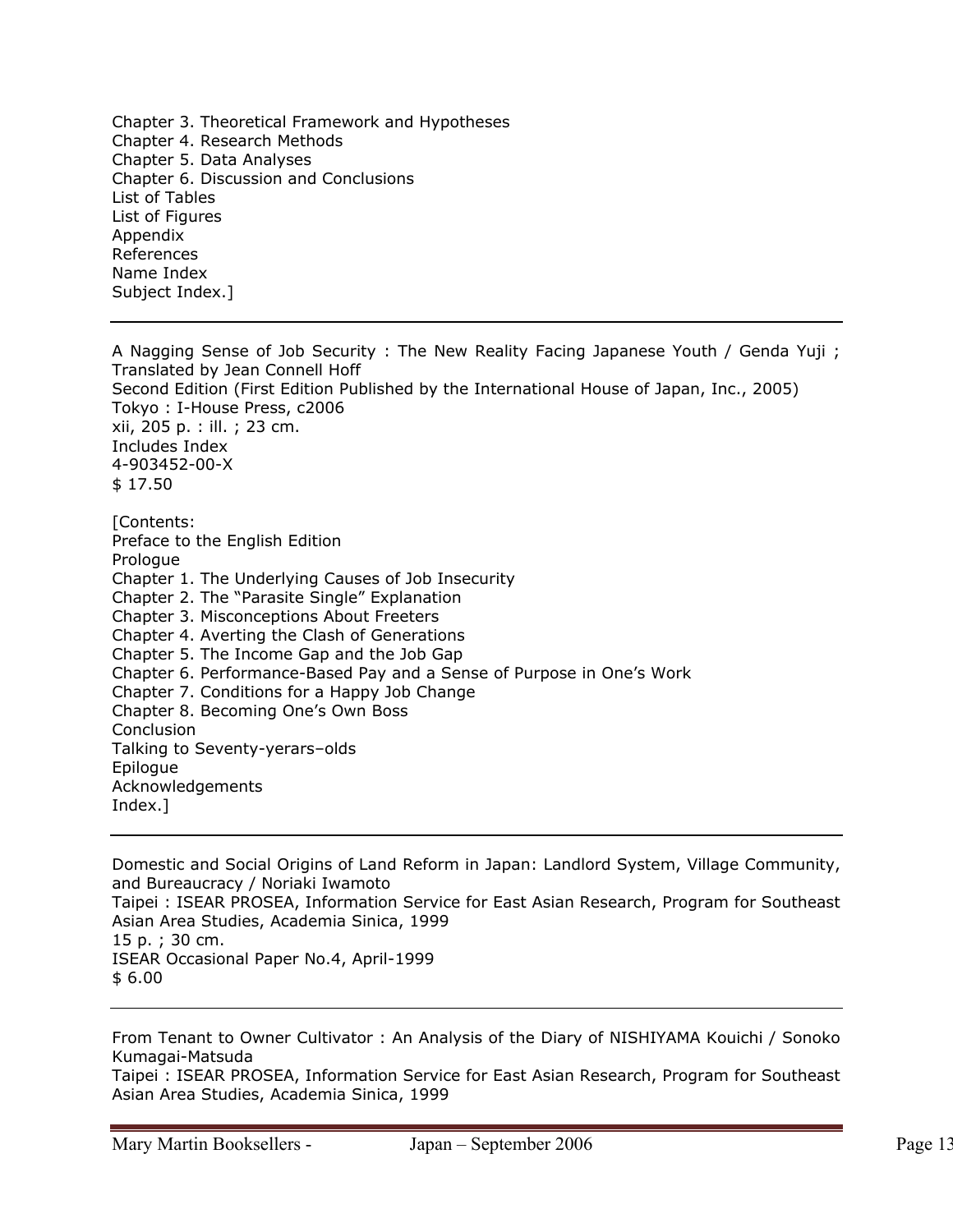15 p. ; 30 cm. Includes Bibliography ISEAR Occasional Paper No.3, April-1999 \$ 6.00

A Sociology of Happiness : Japanese Perspectives / Edited by Kenji Kosaka Australia : Trans Pacific Press, [The Center for the Study of Social Research for the Enhancement of Human Well-being, Kwansei Gakuin University, Nishinomiya, Japan], c2006 xviii, 220 p. : ill. ; 22 cm. Includes Bibliography and Index 1-876843-28-4 (PB) 1-876843-27-6 (HB) Advanced Social Research Series- Vol.1 \$ 42.00

[This book explores issues of happiness from a wide variety of sociological perspectives. It includes: a meta-analysis of suffering: an axiomatic approach to constructing a disadvantage index; a proposal for a new qualitative methodology for social science research; a Nietzschean analysis of happiness; a proposal to codify linguistic rights drawing on notions of the universal rights to pursue well-being ; an analysis of the role of folklore in articulating a society's implicit understandings of happiness and suffering; a critical exploration of the impact of social surveillance on happiness; and a clinical sociological approach to happiness and unhappiness.]

Inequality amid Affluence : Social Stratification in Japan / Junsuke Hara and Kazuo Seiyama ; Translated by Brad Williams Australia : Trans Pacific Press, [The Center for the Study of Social Stratification and Inequality, Tohoku University, Japan], c2005 xxxii, 202 p. : ill. ; 22 cm. Includes Bibliography and Index 1-8768-4314-4 (HB) 1-8768-4315-2 (PB) Stratification and Inequality Series-Vol.1 \$ 39.95

[Contents: List of tables List of figures Preface to the Japanese edition Preface to the English edition Acknowledgements 1. How has Stratification Changed in Japan? 2. A Society with an Enduring Emphasis on Education 3. Occupational Career Structure 4. Changing Political and Strata Consciousness 5. Gender and Stratification 6. The Prospects for a New Stratified Society Glossary Notes Bibliography